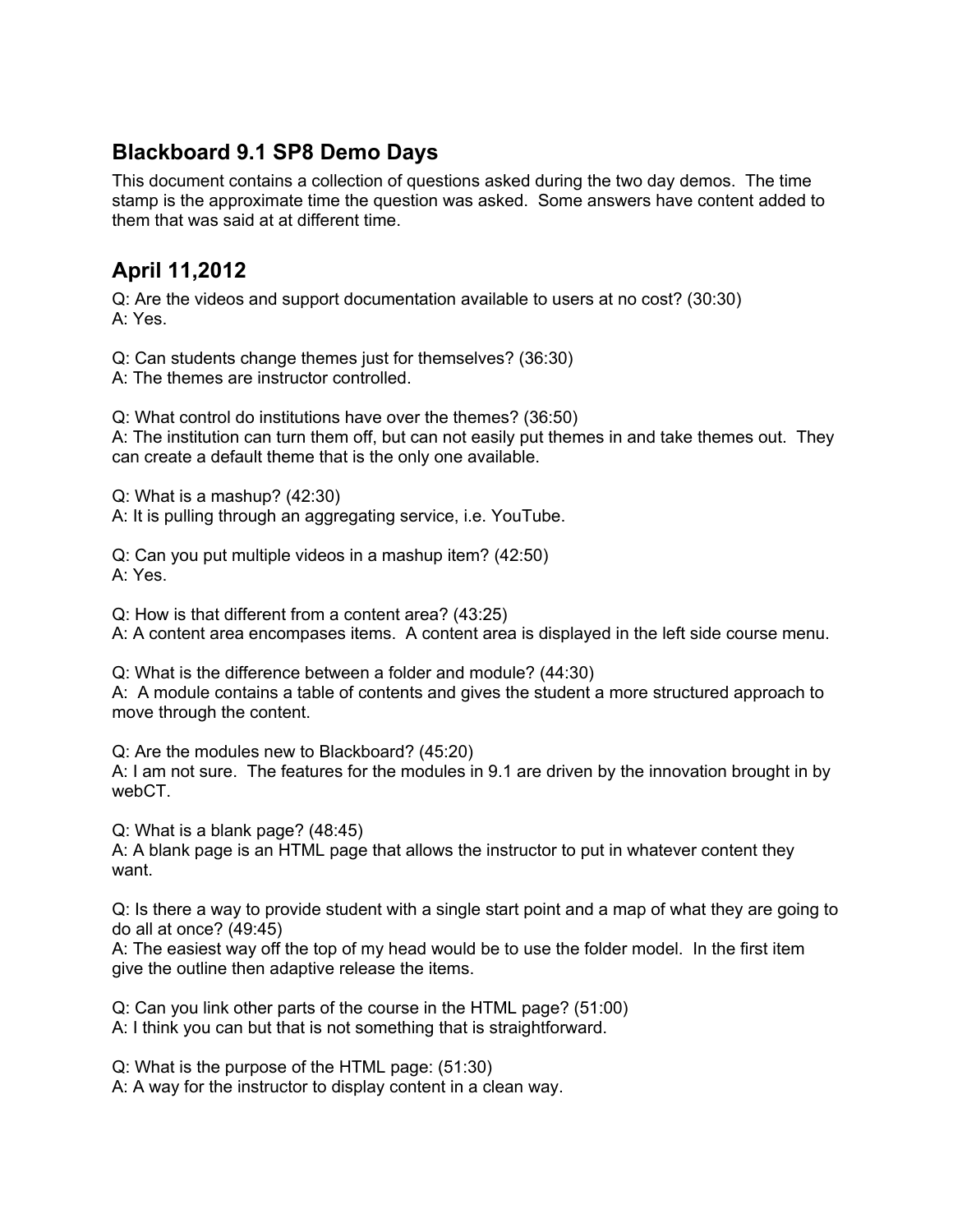Q: You mentioned conditional content can you talk more about that? (51:45) A: Adaptive release allows the instructor to place requirements on an item before students can view another item. This can be done by grade, date, group, review, and specific student.

Q: Is there a way for the instructor to see each student's progress? (54:00) A: Yes, the instructor can view this date in the performance dashboard. This report can be item or student based.

Q: When using external publisher content is there anything that needs to be done to bring the assignments to the grade book? (57:00)

A: There is nothing that needs to be done. Any work done on the publisher's side is brought into the grade book. (Please note the example given was with McGraw-Hill Connect, the exact workings may vary with publisher.)

Q: Do you have any data about feature and tool usage? (1:00:00) A: We do not have specific information, we do not have direct access to the institutional data. Institutions can purchase Blackboard Analytics that has robust student reporting.

Q: Can you expand on peer evaluations and student portfolios? (1:06:50)

A: There is a self and peer assessment tool. I do not know if this has been changed since 9.0. We are working a new feature that will allow students to put assignments they turn into courses into their portfolio. This will leverage the outcomes feature.

Q: Do you know if the creation for the ePortfolio is changing? (1:10:00)

A: Yes, it will be getting a lot of work. Going forward we will be standardizing on the content system portfolio product. It is possible that it will come out early next year.

Q: When you are working with a publisher are you sensitive to the fact that users would like to view their content on mobile devices and eBooks. (1:12:00)

A: We are actively involved in this conversation with the publisher. They have the final say in how their content is accessible.

Q: Can you discuss Blackboard's mobile strategy? (1:20:40)

A: We are looking native applications for mobile devices. This allows the app to present content in a way that works for the platform.

Q: Is there a way to adjust the size of the windows that pop up in the iPad app specifically the discussion board? (1:23:25)

A: Not at this time, some of the windows you can move to expand. The discussion board you can not.

Q: Is there anything in core Blackboard that does not work with the mobile apps? For example can you take test, discussion boards.(1:25:00)

A: You can not take test through the app. We are still working on that to figure out how to give institutions the control they need.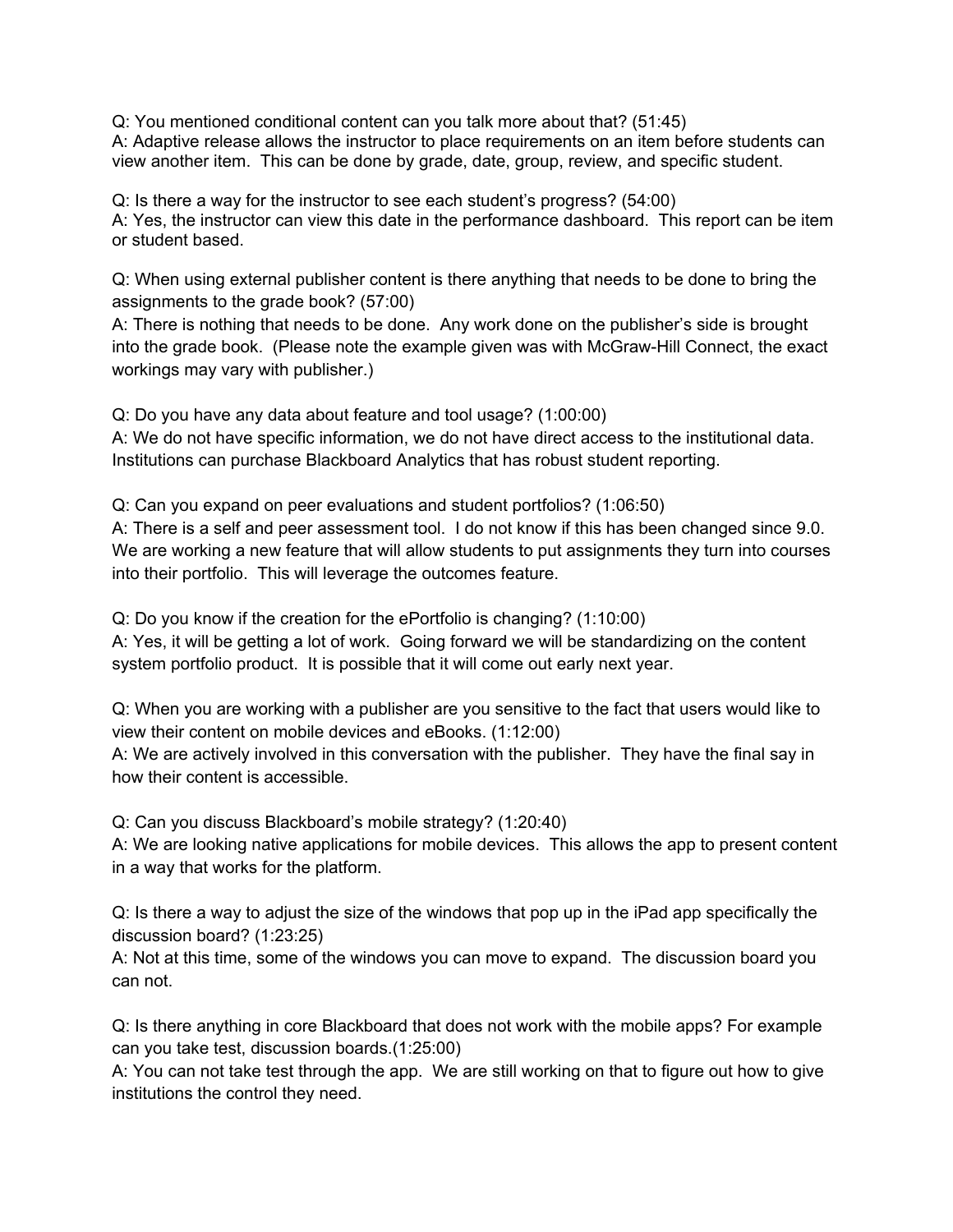Q: Is the mobile app still only accessible over wifi and Sprint. (1:29:00)

A: Yes, if you are a Sprint customer you can access it over the Sprint network and wifi. If you are not a Sprint customer you can only access it over wifi. This is if you have the free version.

Q: Is the process of embedding video in a answers on a quiz the same as assignments? (1:34:10)

A: Yes, you can use mass ups or add your own video.

Q: With the 'Auto-Submit' option do you still receive an exclamation point in the grade book? (1:38:25)

A: No, when the time is up the test is submitted and a grade given.

Q: Can you hide the timer on a test so it does not take up so much space? (1:40:30) A: No there is not.

Q: How often does the automatic save happen on a test? (1:41:20) A: I believe it is about every 5-10 seconds.

Q: Does the auto save still occur with essay and short answer questions? (1:41:40) A: Yes.

Q: Is the instructor able to provide video feedback to a student through an assignment? (1:50:10)

A: If they have the Kaltura plugin.

Q: How does a student get the feedback from an assignment? (1:53:40) A: They would access it from the comments section in 'My Grades".

Q: Can the student view the rubric? (1:54:30)

A: Yes, the instructor can allow student access to the rubric at their discretion.

Q: Can a student reply to an instructor's comments? (1:54:40)

A: No, they would need to take it up with the instructor separately.

Q: Is there any notification to the student that there are comments from the instructor? (1:54:45) A: No, we found that students do not avoid 'My Grades'. There is a separate notification piece that you can integrate.

Q: Can you talk about the dashboard a bit? (1:55:30) A: See recording

Q: Is there a way for students to create individual tasks and viewable in a course? (2:02:00) A: They would appear on your personal dashboard, a course only shows tasks related to the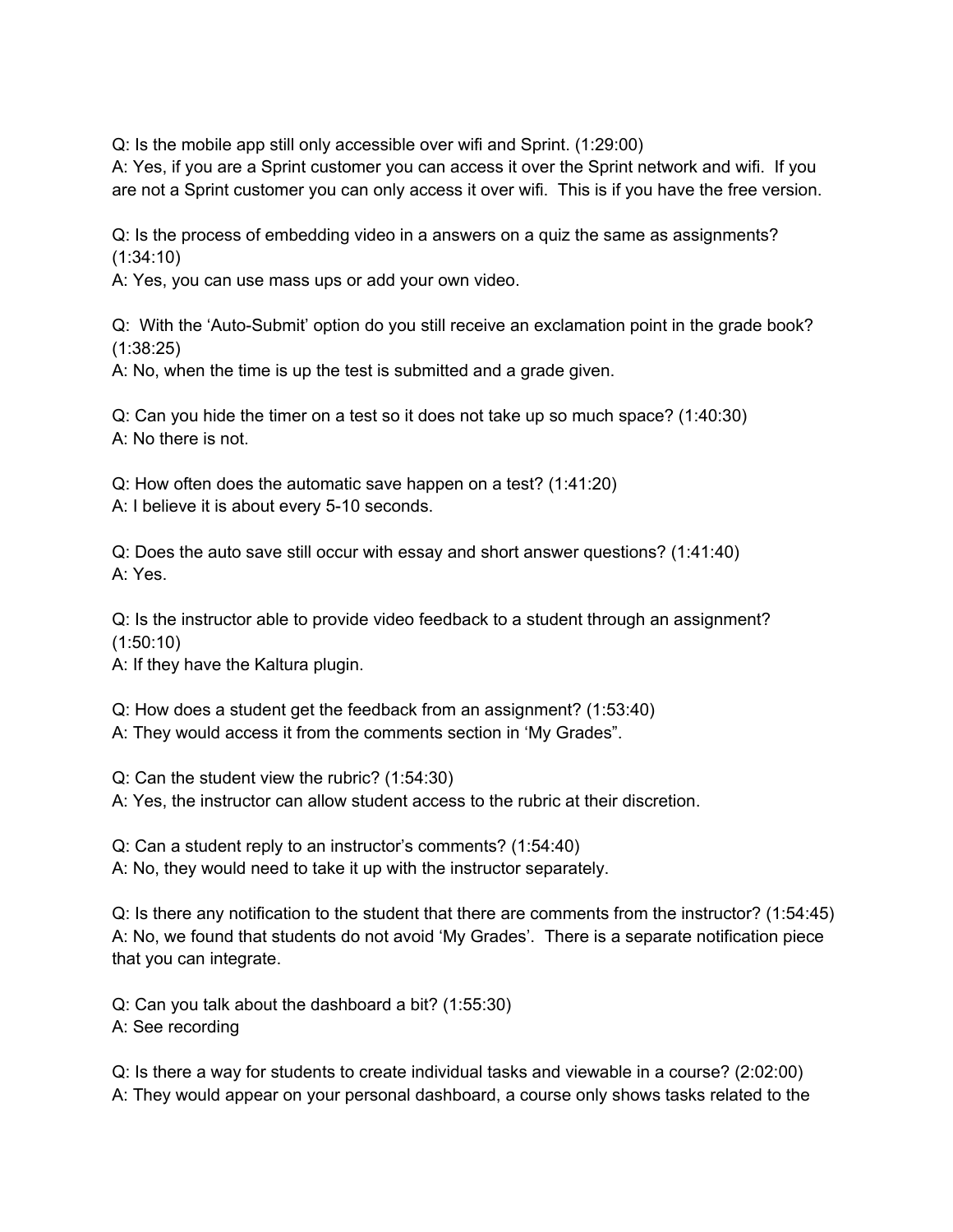course a groups within the course.

Q: Are students able to upload video assignments and discussion board posts? Currently they have a limited view of the text box editor. (2:06:30) A: I think the answer is yes.

Q: Are you able to edit content collection files without download then upload? (2:08:55) A: Yes through the BB Drive program.

Q: Is there any Google Doc integration? (2:13:20) A: Yes, through a building block, Bboogle.

Q: Is there way to delete multiple gradebook columns at once? (2:16:50) A: No, there is not.

Q: Is there a record of communication between students and instructor? For both the student and instructor to see the information. (2:33:06) A: There is not unless they use messages.

Q: Blackboard 9.1 has a lot of features. Is there a point when there are two many features: (2:42:25)

A: You can limit features to new instructors and as they become more familiar with the system release specific features. We are working on bringing in features that use new technologies while keeping the core functionality.

Q: Are there any plans to have SCORM content communicate with the grade center? (2:47:00) A: Not currently but we are working Rustici, the owner of scorm.com, to bring more functionality with SCORM in Blackboard.

Q: Is there any conversion tool to go from Learning Objects to the Blackboard tools? (2:54:90) A: Not that I am aware of.

## **April 12,2012**

Q: When creating an item is there a way to link to a discussion board group in the description? (28:15)

A: It does not currently allow that.

Q: Is there any way to create default institutional settings for certain options, i.e. having the default view for mashups be embed instead of thumbnail.? (28:30) A: That is not currently available.

Q: Is there a built in way to add streaming video that you own? (30:50) A: You would need to purchase a streaming service, Blackboard does not stream.